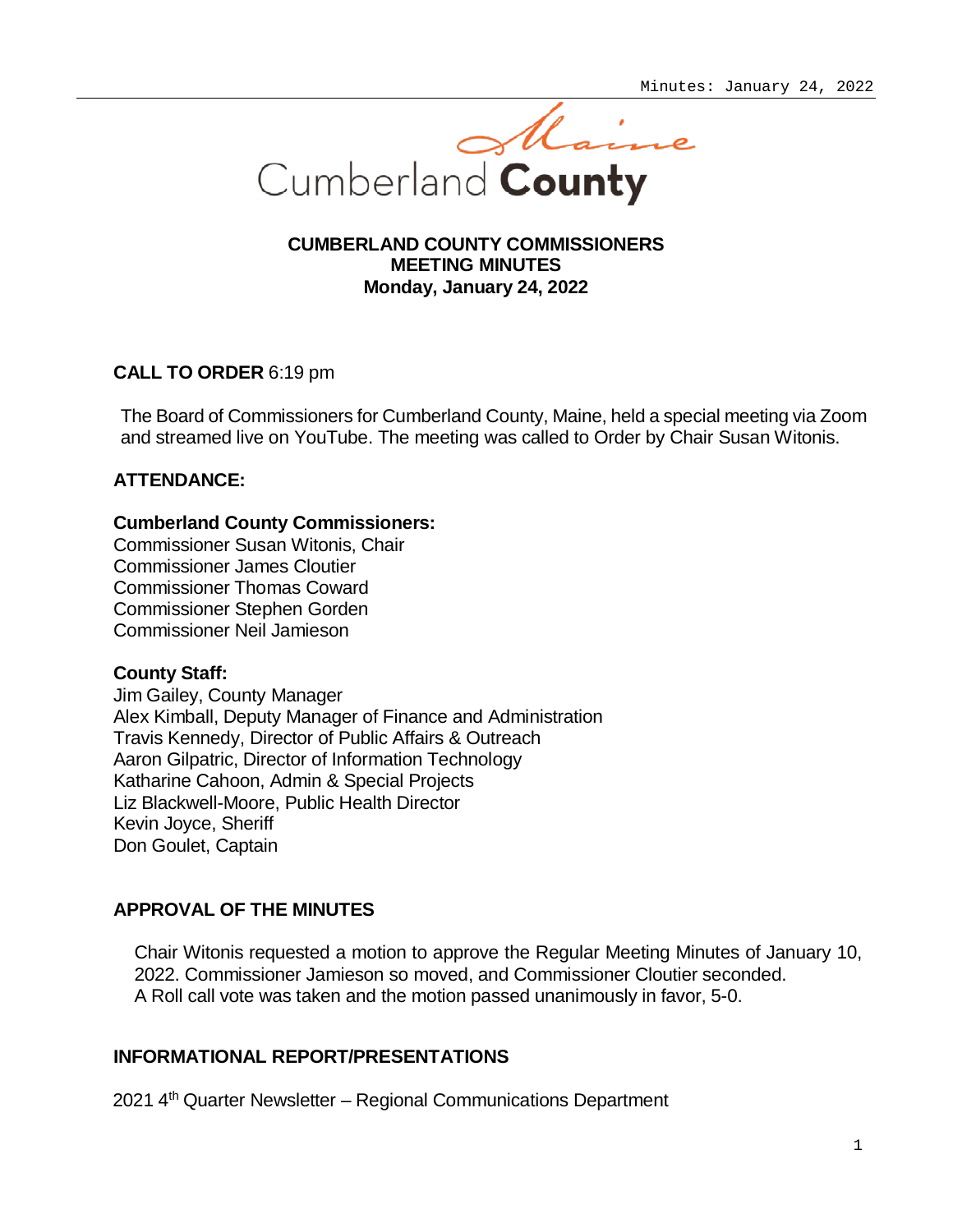### **COMMENTS FROM THE PUBLIC**

A comment from the public was received from a group of land surveyors regarding plans in the attic that are currently unavailable to the public and can be accessed at the Registry of Deeds. County Manager Gailey stated that staff were in the process of exploring software that could digitize the plans and make them available to the public.

# **CONSENT AGENDA APPROVALS**

Chair Witonis stated that **Item 22-010** for the Award of bid to Dell Technologies would be moved from Consent Agenda Approvals to New Business for further discussion given the cost of the award.

### **ARPA BUSINESS**

# **22-011 Award a bid to ZMStrategies, of Portland, Maine for the Community Health Improvement Plan funded by first tranche ARPA funds for the amount of \$32,250.00 requested by the Public Health Department.**

County Manager Gailey stated that this item was competitively bid and items came in under bid. Public Health Manager Elizabeth Blackwell-Moore stated that the Community Health Improvement Plan (CHIP) is required to assess what the County is doing well and where gaps exist the basis for the bid is to create a community outreach plan enabling the County to identify gaps in public health. ZMStrategies was selected as their proposal laid out a very detailed plan to approach community outreach, thus enabling the County's CHIP to lay the foundation for the County's Public Health program.

Commissioner Gorden encourage Public Health Manager Blackwell-Moore to collaborate with Faye Luppi on existing public health ventures.

Commissioner Gorden so moved, and Commissioner Jamieson seconded the motion to award the bid to ZMStrategies for the amount of \$32,250.00 to be funded by first tranche ARPA funds.

A Roll call vote was taken and the motion passed unanimously in favor, 5-0.

Yes – Commissioners': Cloutier, Coward, Gorden, Jamieson, and Chair Witonis.

#### **NEW BUSINESS**

**22-010 Award of bid to Dell Technologies for the amount of \$142,223 to replace and consolidate existing County servers, requested by the Information Technology Department.**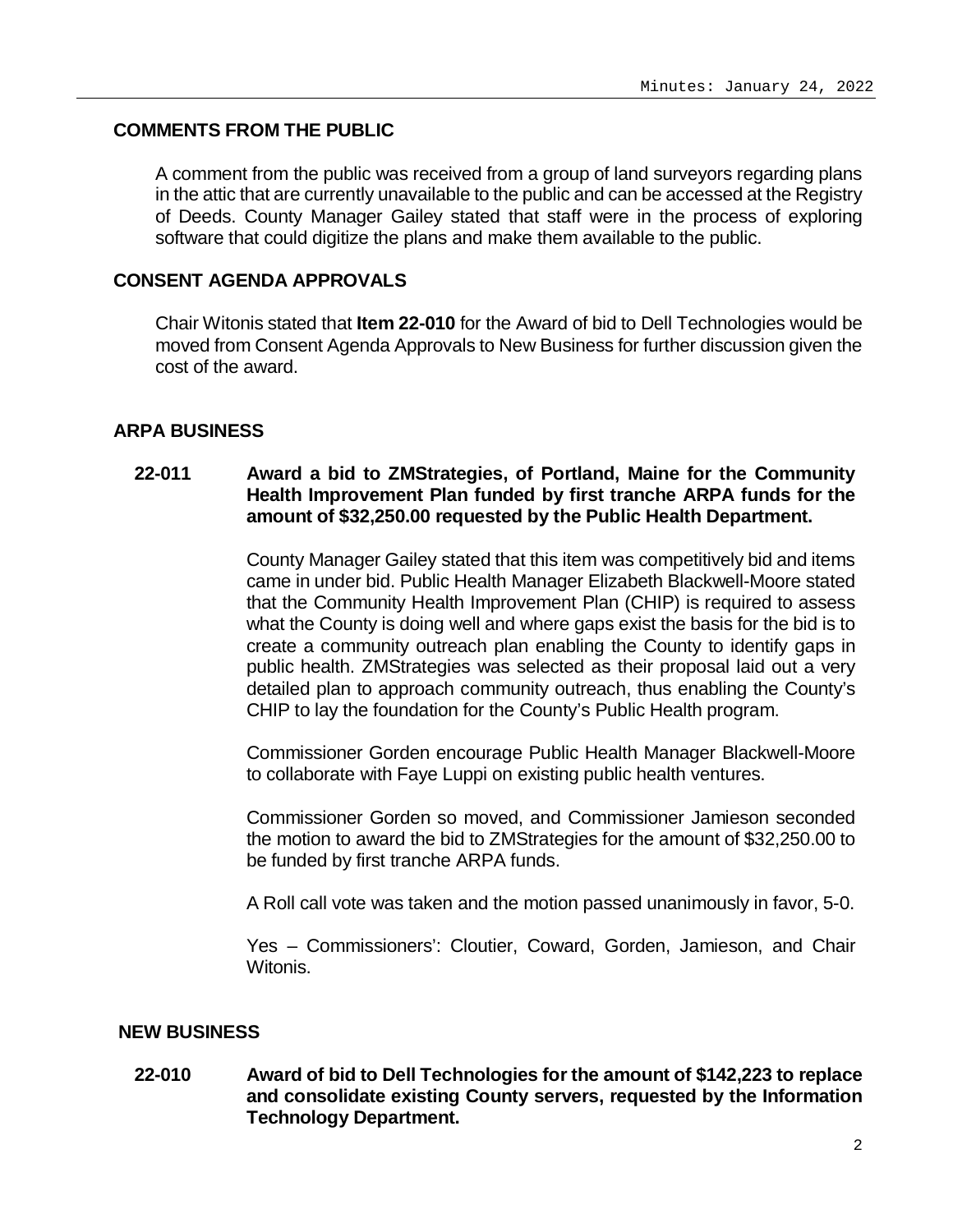IT Director Aaron Gilpatric gave some insight into the reason for replacing the current servers, the new servers will be hyper converged. The twelve existing servers will be replaced with 4 and housed in one location. Commissioner Jamieson asked if IT Director Gilpatric could elaborate on the capacity of the servers. IT Director Gilpatric stated that a hyper converged model would take 3 different layers, networking, data, and data storage, compressing it into one process, the result is a more efficient and faster server with less hardware/network failures and less stress on staff.

Commissioner Coward so moved, and Commissioner Cloutier seconded the motion to award the bid to Dell Technologies for the amount of \$142,223 to replace and consolidate existing County servers.

A Roll call vote was taken and the motion passed unanimously in favor, 5-0.

Yes – Commissioners': Cloutier, Coward, Gorden, Jamieson, and Chair Witonis.

#### **UNFINISHED BUSINESS**

#### **22-005 Approve the new "COVID-19 Vaccination, Testing, and Face Covering Policy." Request to table indefinitely.**

County Manager Gailey explained the Biden Administration's Mask Mandate has been stalled at the Federal level by the Supreme Court. Commissioner Coward so moved, and Commissioner Cloutier seconded the motion to table the "COVID-19 Vaccination, Testing, and Face Covering Policy."

A Roll call vote was taken and the motion passed unanimously in favor, 5-0.

Yes – Commissioners': Cloutier, Coward, Gorden, Jamieson, and Chair Witonis.

#### **22-008 Amending Order 19-039 Amending the Bid Award to Autotronics, LLC.**

Chair Witonis made two motions based on the workshop that took place prior to the evening's meeting. The following motions were made by Chair Witonis and seconded by Commissioner Gorden to authorize \$12,129 of funds from the Sheriff's LEC Fund Balance for payment, and amend item 19-039 increasing the amount to \$120,459.50 of which \$79,959.50 are from various grants including JAG, Homeland Security, Asset Forfeiture, 2020 Non debt Capital and 2021 LEC Fund Balance.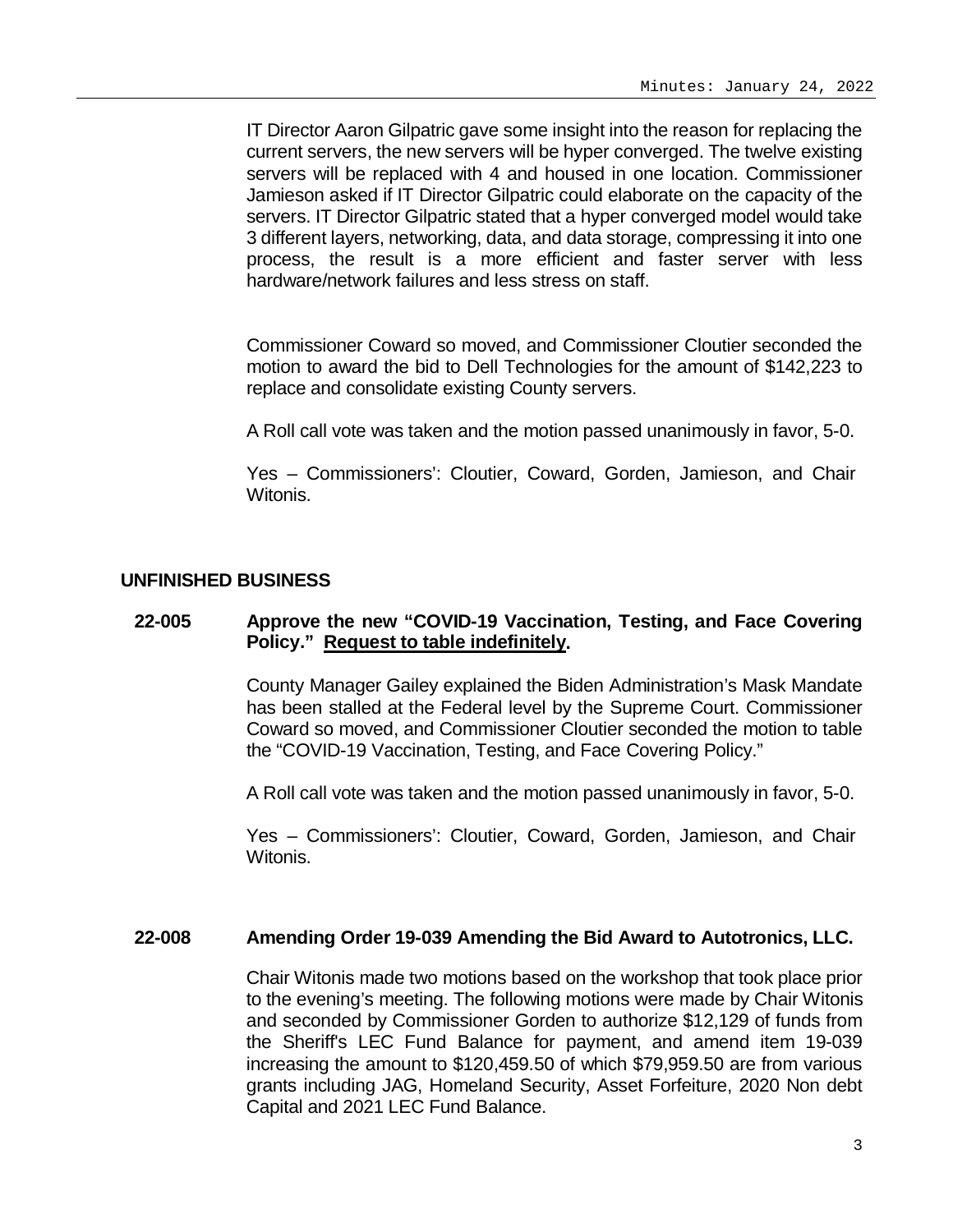A Roll call vote was taken and the motion passed unanimously in favor, 5-0.

Yes – Commissioners': Cloutier, Coward, Gorden, Jamieson, and Chair Witonis.

# **COMMENTS FROM THE COUNTY MANAGER**

### **COMMENTS FROM THE EXECUTIVE STAFF**

Sheriff Joyce shared that the jail had a partial shutdown in December 14 to give staff a break before the holiday and they are currently still in partial shutdown to the sudden Omicron spread, the highest number of staff out at one time was 14, however this number has stabilized. The current count of jail inmates testing Positive for COVID is 23, intake is limited to those with serious crimes and every third inmate through intake is positive.

Commissioner Gorden asked if the State was taking inmates, Sheriff Joyce confirmed that they were but limited to those needing mental health treatment. Deputy patrol staff currently has 8 vacancies but they are having trouble filling contracts with other towns and the pool is very limited. Chair Witonis asked if the some of the Deputies had COVID, Sheriff Joyce stated that it varies, but right now there are 3. He added that there is an increase in the mental health related calls, he is encouraged by the pilot program that is set to open in Portland.

Deputy Manager of Finance and Administration Alex Kimball shared that employees received their W-2s and staff are working on 1099s and 1095-Cs.

Human Resources Director Don Brewer provided an update regarding County vacancies, there are an estimated 80 vacancies, and there are 60 Correctional Officers vacancies, Personnel Recruiter Mary Payson has been doing a lot of research and target marketing and has recommended that the County be more agile during the onboarding process. She has partnered with Correctional Officer Tom Witham to recruit Correctional Officers. Sheriff Joyce also shared that the requirement to pass the State's Alert Test has been suspended indefinitely which should reduce hiring constraints for Corrections employees.

Captain Goulet shared that he met with Liz and Amy (Jennings) and are hosting a vaccine clinic for Jail Employees in partnership with Northern Light that will be on February 1, 2022.

#### **COMMENTS FROM THE COUNTY COMMISSIONERS**

Commissioner Gorden shared that there is a jail funding bill that has come to fruition as result with MMA and other state partnerships. The bill will address a lot of the current concerns that are driving up costs for the County.

Commissioner Cloutier shared that homelessness demands in Portland have